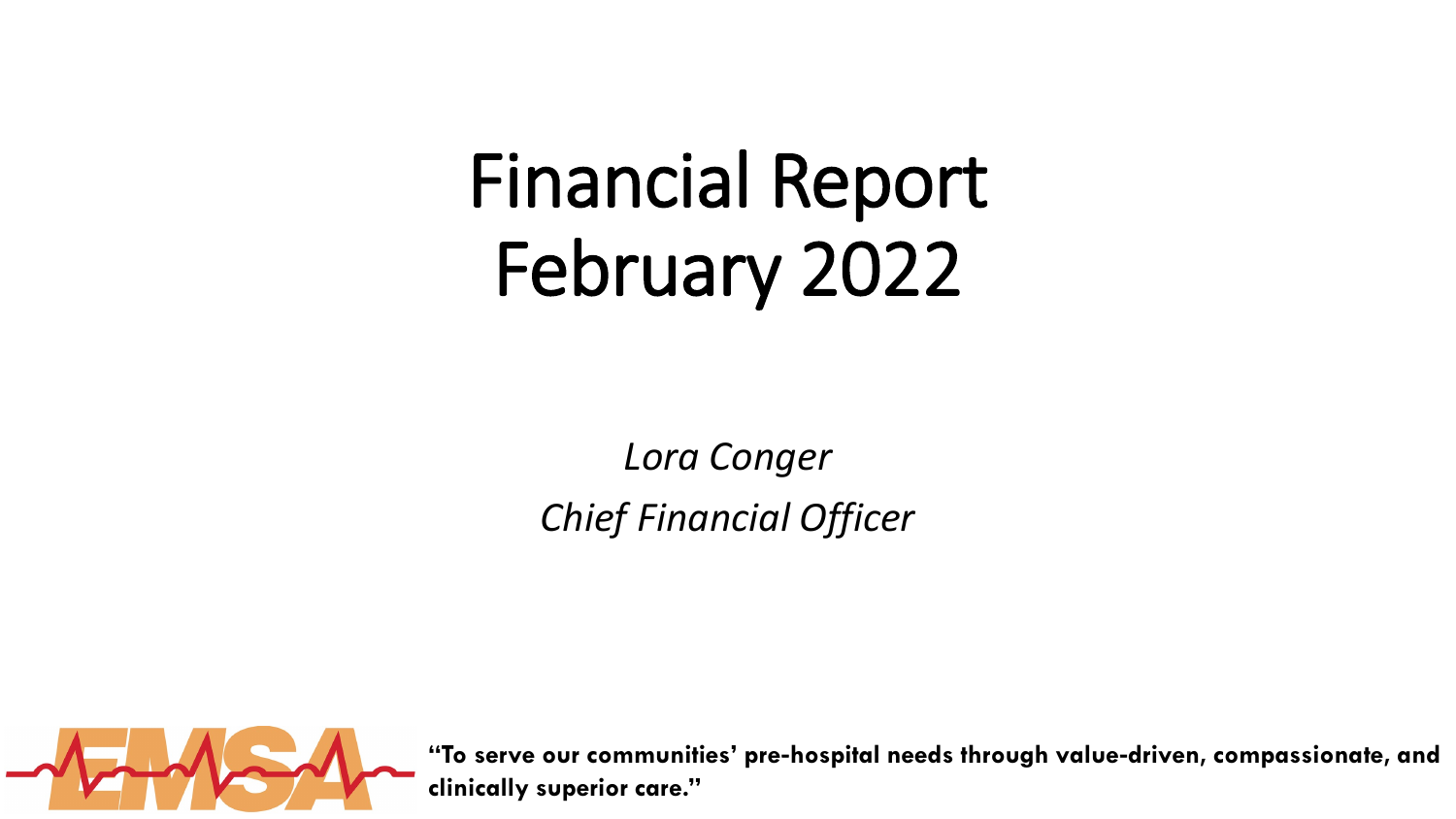## **EMSA FY22 Income Statement**

|                                      | Year to date as of Jan-2022 |                    |                 |  |
|--------------------------------------|-----------------------------|--------------------|-----------------|--|
|                                      | <b>Actuals</b>              | <b>Budget 2022</b> | <b>Variance</b> |  |
| <b>Net Patient Revenue</b>           |                             |                    |                 |  |
| <b>Patient Revenue</b>               | 145,724,716                 | 133,977,772        | 11,746,944      |  |
| <b>Contractuals &amp; Deductions</b> | (105, 269, 622)             | (96, 399, 009)     | (8,870,612)     |  |
| <b>Total Net Patient Revenue</b>     | 40,455,094                  | 37,578,762         | 2,876,331       |  |
|                                      | 27.8%                       | 28.0%              |                 |  |
|                                      |                             |                    |                 |  |
| <b>Other Operating Revenue</b>       | 7,108,383                   | 7,193,250          | (84, 867)       |  |
| <b>Total Revenue</b>                 | 47,563,477                  | 44,772,012         | 2,897,078       |  |
|                                      |                             |                    |                 |  |
|                                      |                             |                    |                 |  |
| <b>Total Operating Expense</b>       | 40,176,905                  | 39,336,776         | (840, 130)      |  |
|                                      |                             |                    |                 |  |
|                                      | (2,089,966)                 |                    |                 |  |
| <b>Total Non-Operating</b>           |                             | (2,096,000)        | 6,034           |  |
|                                      |                             |                    |                 |  |
| <b>Net Income</b>                    | 5,296,606                   | 3,339,237          | 1,957,369       |  |
| <b>Net Income %</b>                  | 11.1%                       | 7.5%               | 3.6%            |  |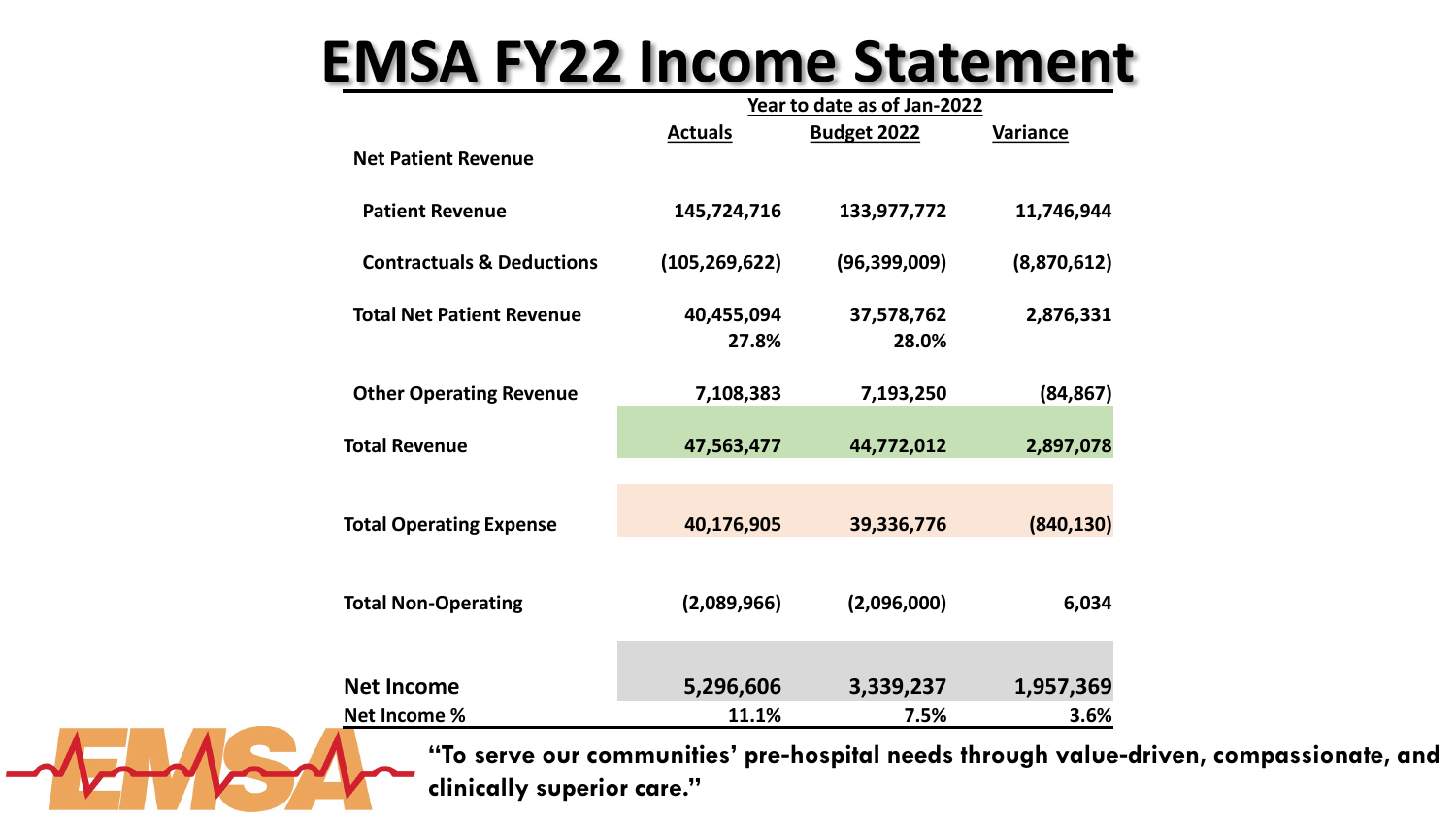## **EMSA FY22 Operating Expenses**

|                                               | Year to date as of Jan-2022 |                    |               |
|-----------------------------------------------|-----------------------------|--------------------|---------------|
|                                               | <b>Actuals</b>              | <b>Budget 2022</b> | Variance      |
| <b>Salary &amp; Wages</b>                     | 24,187,026                  | 22,248,186         | (1,938,840)   |
| <b>Benefits</b>                               | 5,369,479                   | 5,936,820          | 567,341       |
| <b>Professional &amp; Contracted Services</b> | 1,797,759                   | 1,585,961          | (211,798)     |
| <b>Training &amp; Development</b>             | 119,232                     | 153,703            | 34,470        |
| <b>Supplies</b>                               | 3,764,696                   | 3,937,195          | 172,499       |
| <b>Repairs &amp; Maintenance</b>              | 1,745,658                   | 1,574,434          | (171, 223)    |
| <b>Utilities</b>                              | 862,340                     | 730,326            | (132, 014)    |
| Rent                                          | 330,068                     | 233,517            | (96, 551)     |
| <b>Risk Management</b>                        | 727,545                     | 1,644,713          | 917,168       |
| <b>Public Relations</b>                       | 70,317                      | 75,895             | 5,578         |
| <b>Other Expenses</b>                         | 1,202,784                   | 1,216,025          | <u>13,241</u> |
| <b>Total Expense</b>                          | 40,176,905                  | 39,336,776         | (840,130)     |

Variance due to unbudgeted retention and performance incentives \$1.7M & TOC Medic program exceeding budget by \$326K